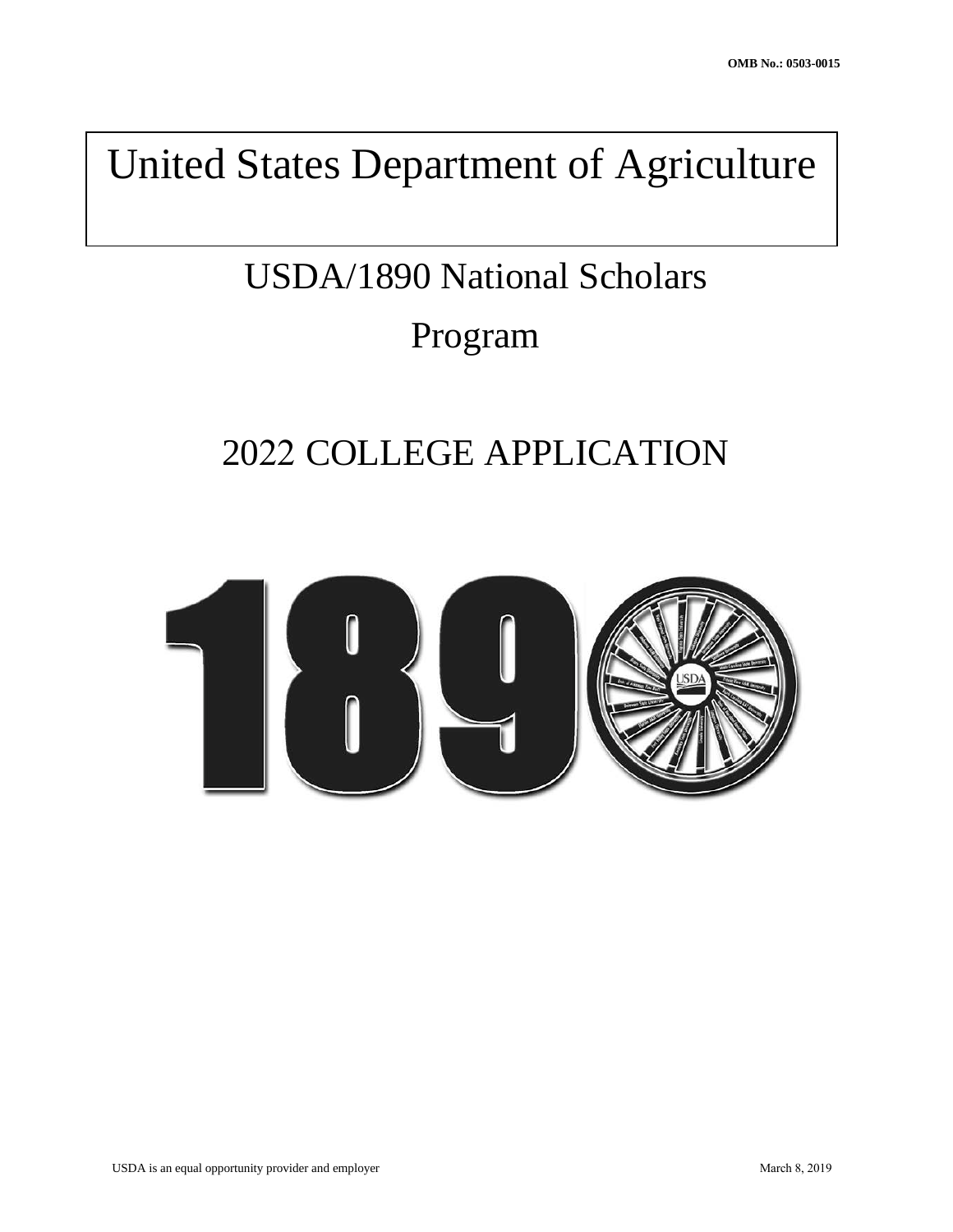## **OMB No.: 0503-0015** INTRODUCTION

Thank you for your interest in the U.S. Department of Agriculture's (USDA)1890 National Scholars Program. The USDA/1890 National Scholars Program was established in 1992 as part of the partnership between the U.S. Department of Agriculture and the 1890 Land-Grant Universities.

The goal of the USDA/1890 National Scholars Program is to increase the number of students studying agriculture, food sciences, natural resource sciences, and other related disciplines. The program is open to high school seniors, rising college sophomores, and juniors who exhibit exemplary leadership traits and demonstrated community service. The Scholarship is highly competitive and provides for full tuition payment, among other benefits, for up to 4-years to selected students enrolled or accepted for enrollment at an 1890 Land-Grant University. The 1890 National Scholars Program partners with USDA agencies and staff offices to provide scholars with professional and educational opportunities. A sponsoring Agency Coordinator will be assigned to the scholar. The program Agency Coordinator will be the primary point of contact of scholar. The Sponsoring Agency will work closely with scholars to provide ongoing support and ensure the Scholar is on track with degree requirements.

The USDA/1890 National Scholars Program is implemented under the USDA Fellows Experience Program (FEP). Scholars accepted into the program will be appointed using the Schedule A(r) authority (5CFR 213.3202) and are eligible for noncompetitive conversion to full-time employment upon graduation. If selected, commit to at least one year of service to USDA for each year of financial assistance provided.<sup>1</sup>

The USDA/1890 National Scholar is required to:

- $\checkmark$  Commit to at least one year of service to USDA for each year of financial assistance provided.
- $\checkmark$  Reimburse the USDA Sponsoring Agency for costs of education (excluding the employee's pay and allowances) incurred by the USDA Sponsoring Agency, if the Scholar voluntarily separates from the service of the USDA Sponsoring Agency before the end of the period for which the Scholar has agreed to continue in the service of USDA .
- $\checkmark$  Consult with and obtain the approval of the Sponsoring Agency prior to making any changes to their academic program. Unapproved changes may affect the Scholar's continued participation in the program, such as scholar's participation in study abroad programs, third party internships and leave of absence. The Scholar is expected to meet with Agency Coordinator to go over degree classes and ongoing academic status.
- $\checkmark$  The Scholar must coordinate summer work experience through the their summer work site manager. The Scholar must report to work site and have a record of their individual development plan.

Again, thank you for your interest in the USDA/1890 National Program and best wishes in your pursuit of academic excellence!

<sup>&</sup>lt;sup>1</sup>*Specific details of this "service requirement" will be outlined in the agreement entered into by the selected Scholar, the University at which <sup>the</sup> scholar is matriculated, and the USDA sponsoring agency. The "service requirement" is subject to change.*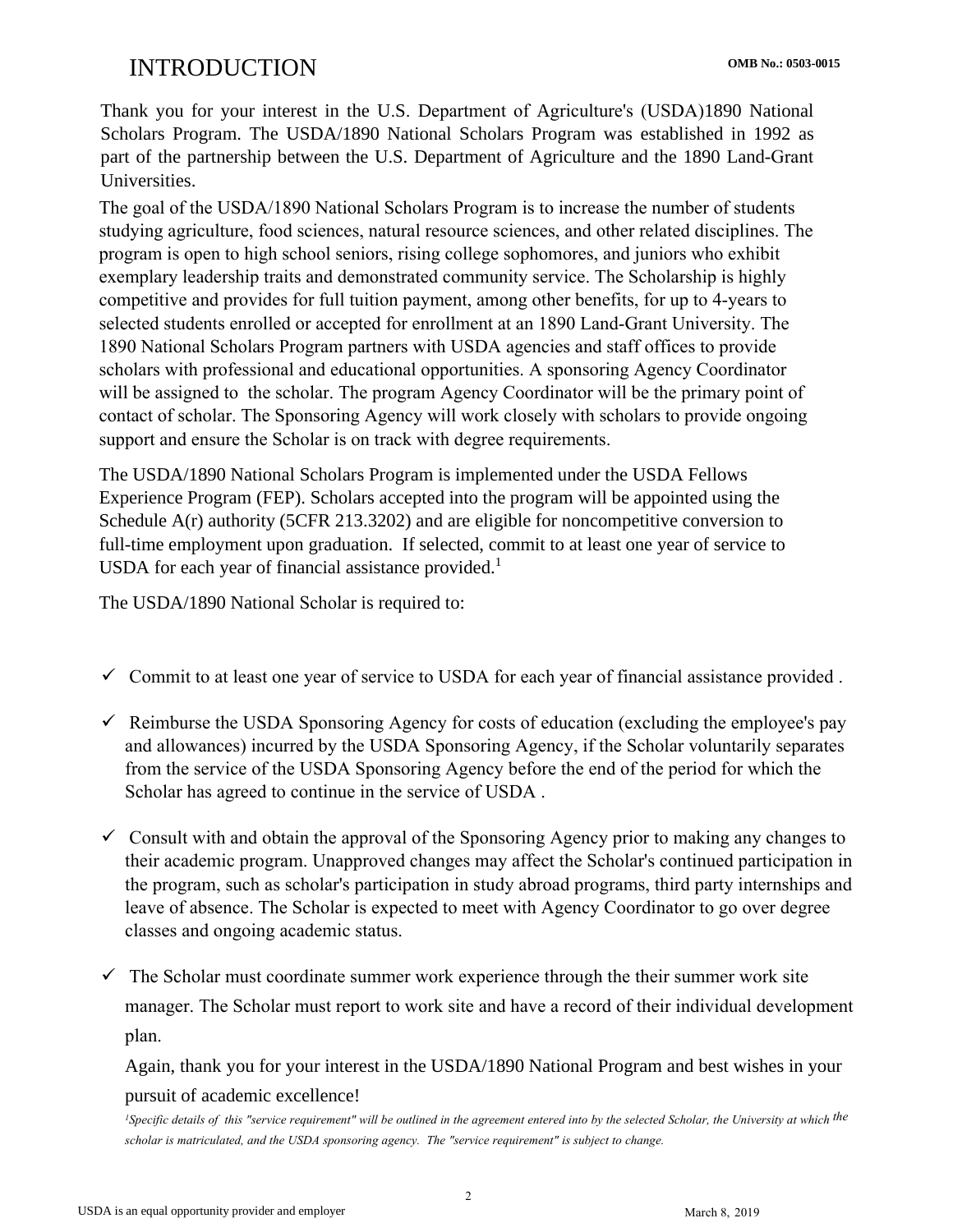## USDA/1890 NATIONAL SCHOLARS PROGRAM

#### OVERVIEW

The USDA/1890 National Program is a partnership between the U.S. Department of Agriculture (USDA) and the 1890 Land-Grant Universities. The program awards scholarships to students accepted and attending one of the 1890 Land-Grant Universities in pursuit of a bachelor's degree in agriculture, food sciences, natural resource science, or a related academic discipline(s).The 1890 Land-Grant Universities are:

Alabama A&M University North Carolina A&T State University Alcorn State University (Mississippi) Prairie View A&M University (Texas) Central State University (Ohio) South Carolina State University Delaware State University Southern A&M University (Louisiana) Florida A&M University Tennessee State University Fort Valley State University (Georgia) Tuskegee University (Alabama) Kentucky State University University University of Arkansas Pine Bluff Langston University (Oklahoma) University of Maryland Eastern Shore Lincoln University (Missouri) Virginia State University

West Virginia State University

## **AUTHORITIES**

- Legislative authority of the Second Morrill Act of August 30, 1890 (7 U.S.C. 321-326 and 328);
- National Agricultural Research, Extension and Teaching Act of 1977 (Public Law 95-113, 1402, et seq 7 U.S.C. § 3101);
- <sup>O</sup>ffice of Personnel Management, Training (5 C.F.R part 410);
- Schedule A (r) federal Experience Authority (5 C.F.R. 213.312 ((r));
- Federal Agriculture Improvement and Reform Act of 1996 (FAIR ACT), Title IX, Section 922 (7 U.S.C § 2279c);
- Executive Order 13779, White House Initiative on historically Black Colleges and Universities, signed February 18, 2017 continued by Executive Order 13811, signed September 29 September 2017.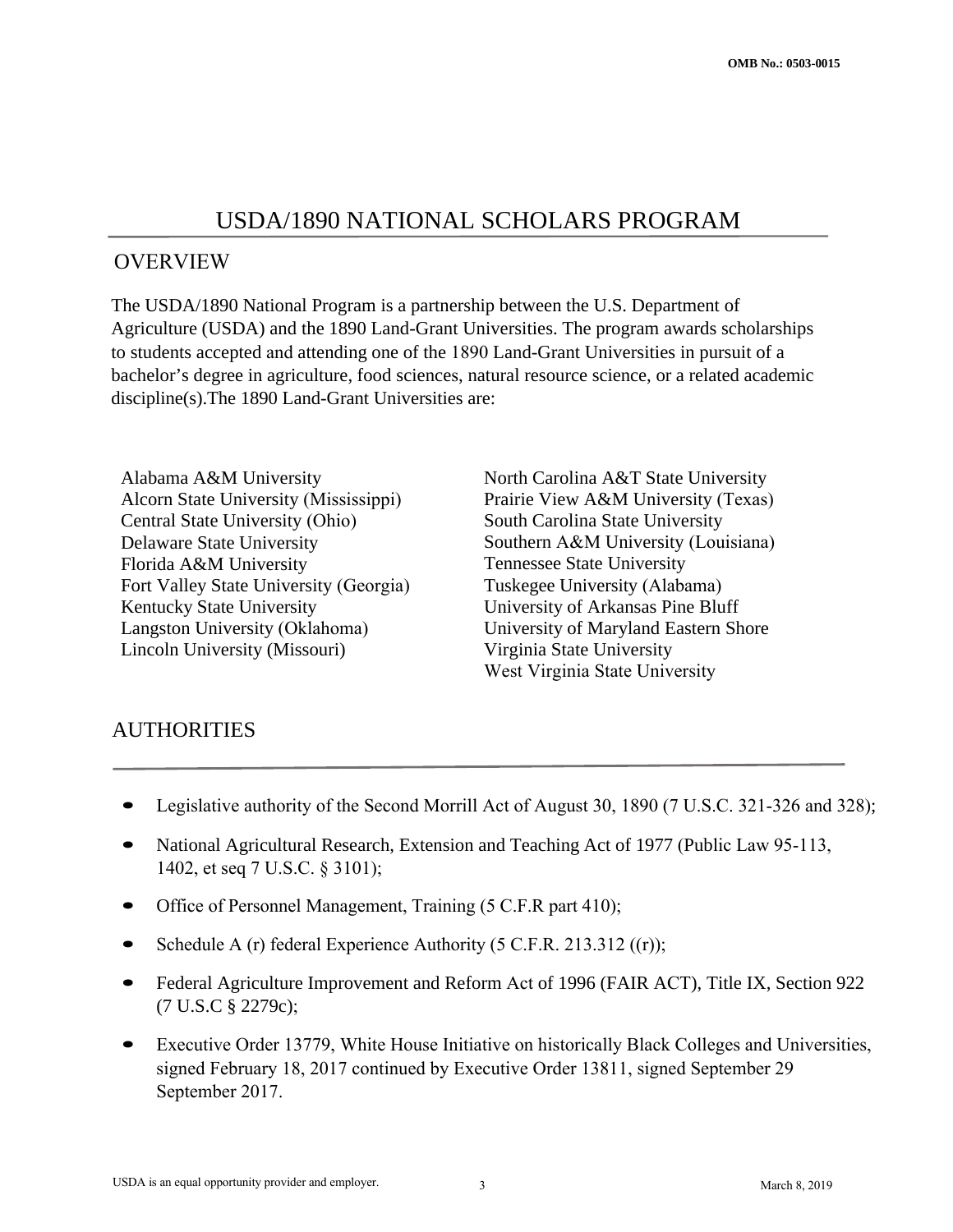#### PURPOSE

The purposes of the USDA/1890 National Program are:

- $\checkmark$  To strengthen the long-term partnership between USDA and the 1890 Land-Grant Universities.
- $\checkmark$  To promote increase cooperation among the parties in all areas of mutual interest.
- $\checkmark$  To improve USDA's outreach efforts within the communities served by 1890 Land-Grant Universities and USDA.
- $\checkmark$  To increase the number of students studying and pursuing careers in agriculture, food sciences, and natural resources sciences or other related disciplines.

### **OBJECTIVE**

The USDA/1890 National Program offers scholarships to U.S. citizens who are seeking a bachelor's degree at one of the 1890 Land-Grant Universities pursuing a bachelor's degree in any of the fields of study within agriculture, food sciences, natural resource sciences, or other related disciplines. Examples of required fields of study or related disciplines are:

Water Resource Management<br>
Agricultural Economics<br>
Forestry and Related Sciences<br>
Food Sciences/Technology Agricultural Engineering/Mechanics Home Economics/Nutrition Agricultural Production and Horticulture Technology Agronomy or Crop Natural Resources Management<br>Science Soil Conservation/Soil Science<br>Animal Sciences/Botany Other related disciplines (e.g. n

Food Sciences/Technology Animal Sciences/Botany<br>
Business Management biological sciences, pre-veterinary medicine,<br>
Farm and Range Management computer sciences)<br>
Financial Management

#### AWARD

 summer work performance and progress towards the bachelor's degree. Scholarships are awarded annually and must be used at one of the 1890 Land-Grant Universities. Each award provides full tuition, as well as fees, books, and room and board, renewable each year for the term of the scholarship. The scholarship renewal is contingent upon satisfactory academic performance,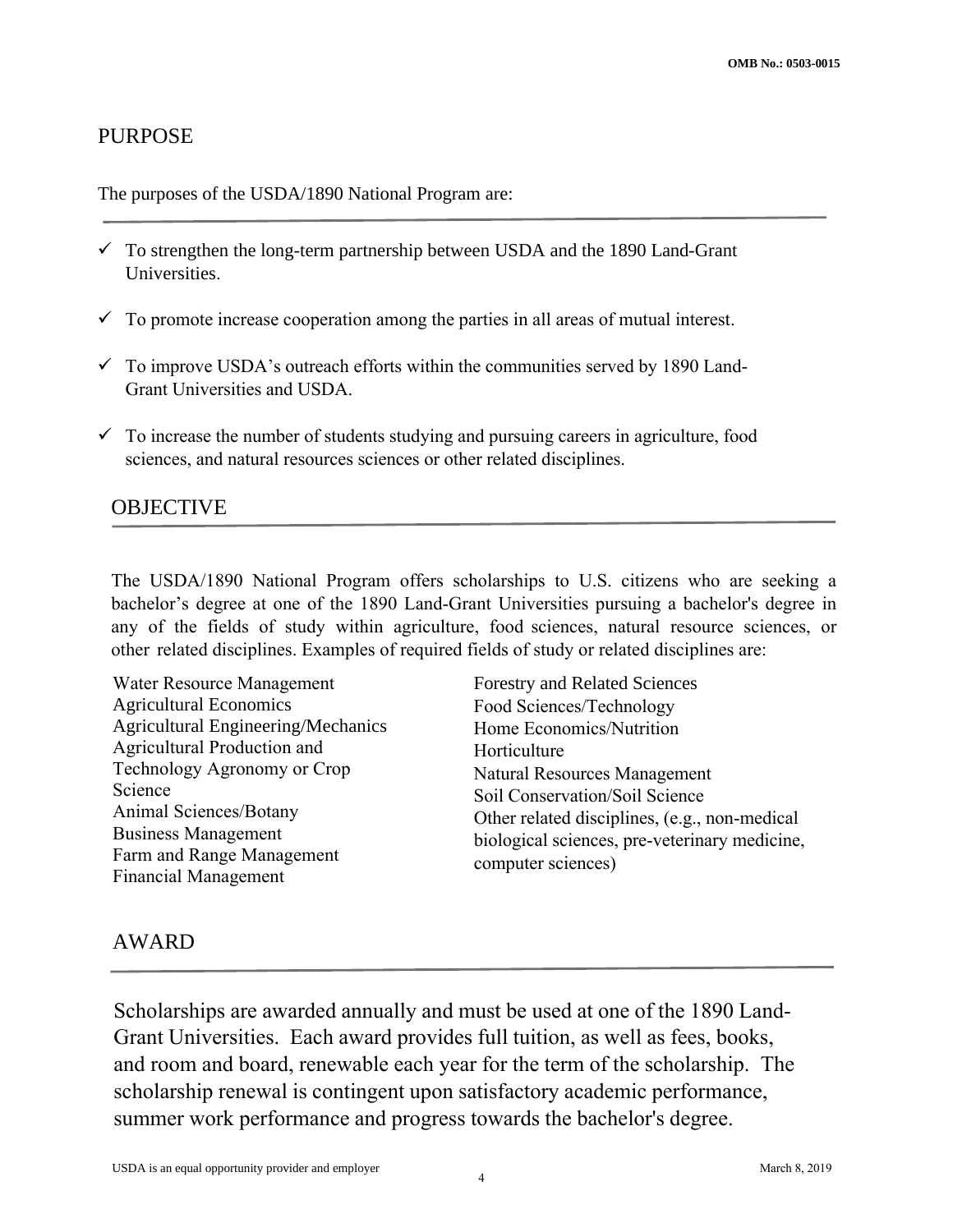#### GENERAL ELIGIBILITY

#### Applicant must:

- $\checkmark$  Be a U.S. citizen
- $\checkmark$  Have been admitted and enrolled as a full-time student in one of the 1890 Land-Grant Universities.
- $\checkmark$  Have a cumulative GPA of 3.0 or better (on a 4.0 scale).
- $\checkmark$  Intend to study and work in the field of agriculture, food sciences, natural resource sciences, or other related disciplines.
- $\checkmark$  Demonstrate leadership and community service.
- $\checkmark$  Submit a current official transcript with the school seal and/or the signature of an authorized school official (preferably through the most recent semester).
- $\checkmark$  Submit a 500-800 word essay describing: 1) your interest in working for USDA; 2) how you envision the scholarship will impact you and your future as a public servant, and 3) your experience and perceptions about agriculture, food sciences, and natural resource sciences.

### APPLICATION DEADLINE

 All application materials must be postmarked no later than February 15, 2022 and delivered to the USDA/1890 Program Liaison at the University or Universities selected by the applicant.

#### SELECTION PROCESS

If selected, the student will be contact by the sponsoring Agency Coordinator coordinator. The applicant will be given an opportunity to ask questions related to the agency, the job and Program expectations. Selected applicants should contact their Agency Coordinator with any unanswered questions or concerns related to agency, summer experience or academic requirements.

Applications Must Be Postmarked by February 15, 2022.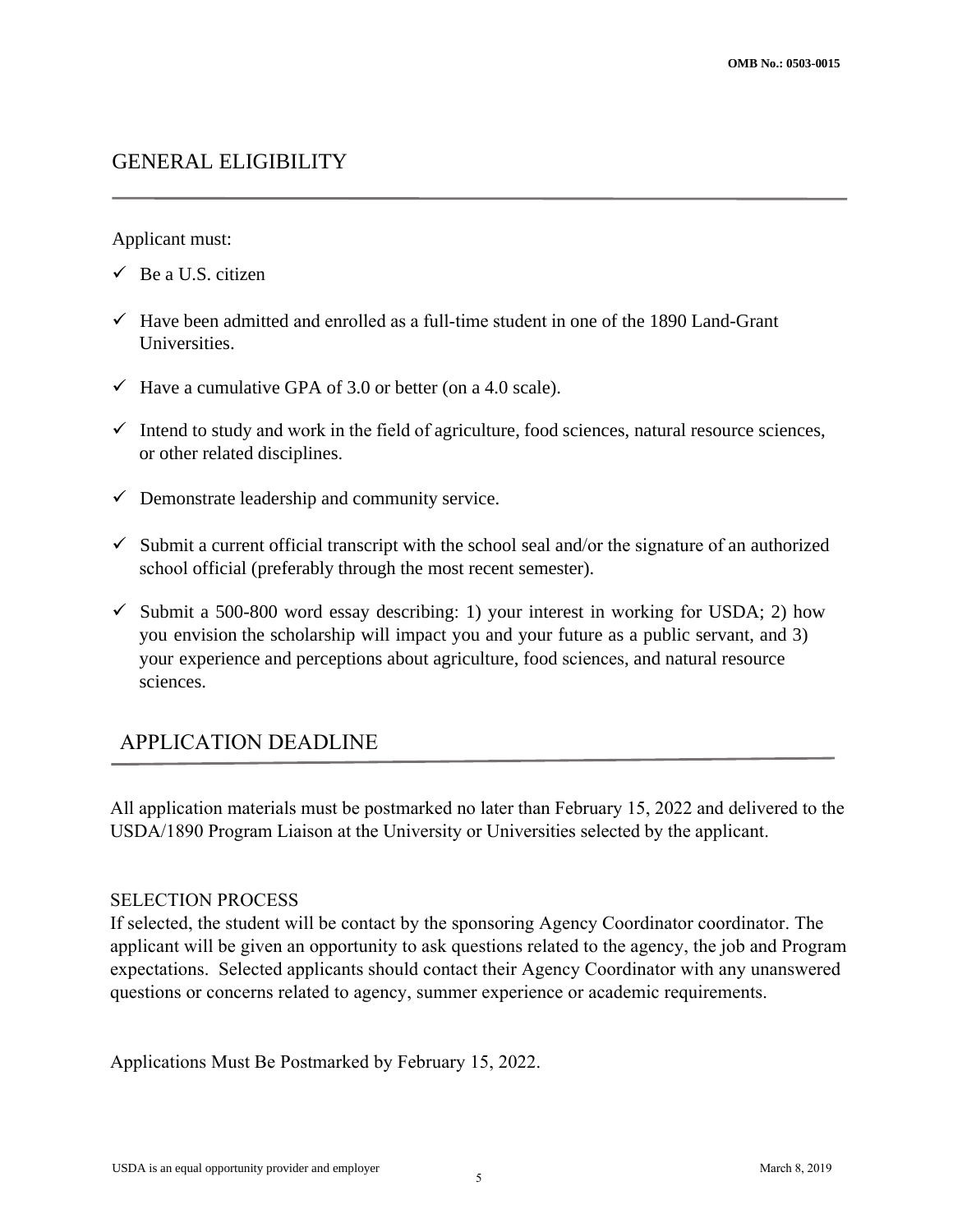#### INSTRUCTIONS

Only complete application packages submitted by the deadline of February 15, 2022 will be considered. Complete application packages must include the following:

- $\checkmark$  Signed Privacy Act Advisory Statement and Release Form
- $\checkmark$  Completed Biographical Questionnaire
- $\checkmark$  Current Resume
- $\checkmark$  Two letters of recommendation (one from either the Department Head, Dean, or Vice President of your College or University, and one from a College or University Professor who has instructed the applicant)
- $\checkmark$  500-800 word essay on the designated topics
- $\checkmark$  Official transcript with raised seal and/or the signature of an authorized college/ university official
- $\checkmark$  Original signed and dated application

All documents must be submitted in one application package.

The application package must be postmarked by the application deadline February 15, 2022. Applicants are responsible for ensuring the current official transcript is submitted by the application deadline.

All application materials must be originals, with original signatures, seals and/or stamps. Application materials containing photocopied signatures and transcripts will not be considered for the USDA/1890 National Scholarship Program.

#### **SELECTION PROCESS**

If selected, the student will be contact by the sponsoring Agency Coordinator. The applicant will be given an opportunity to ask questions related to the agency, the job and the expectations. Selected applicants should contact their Agency Coordinator with any unanswered questions or concerns related to agency, summer experience or academic requirements. Applications Must Be Postmarked by February 15, 2022.

*Note: The application may be printed and filled in by hand using black or blue ink only.*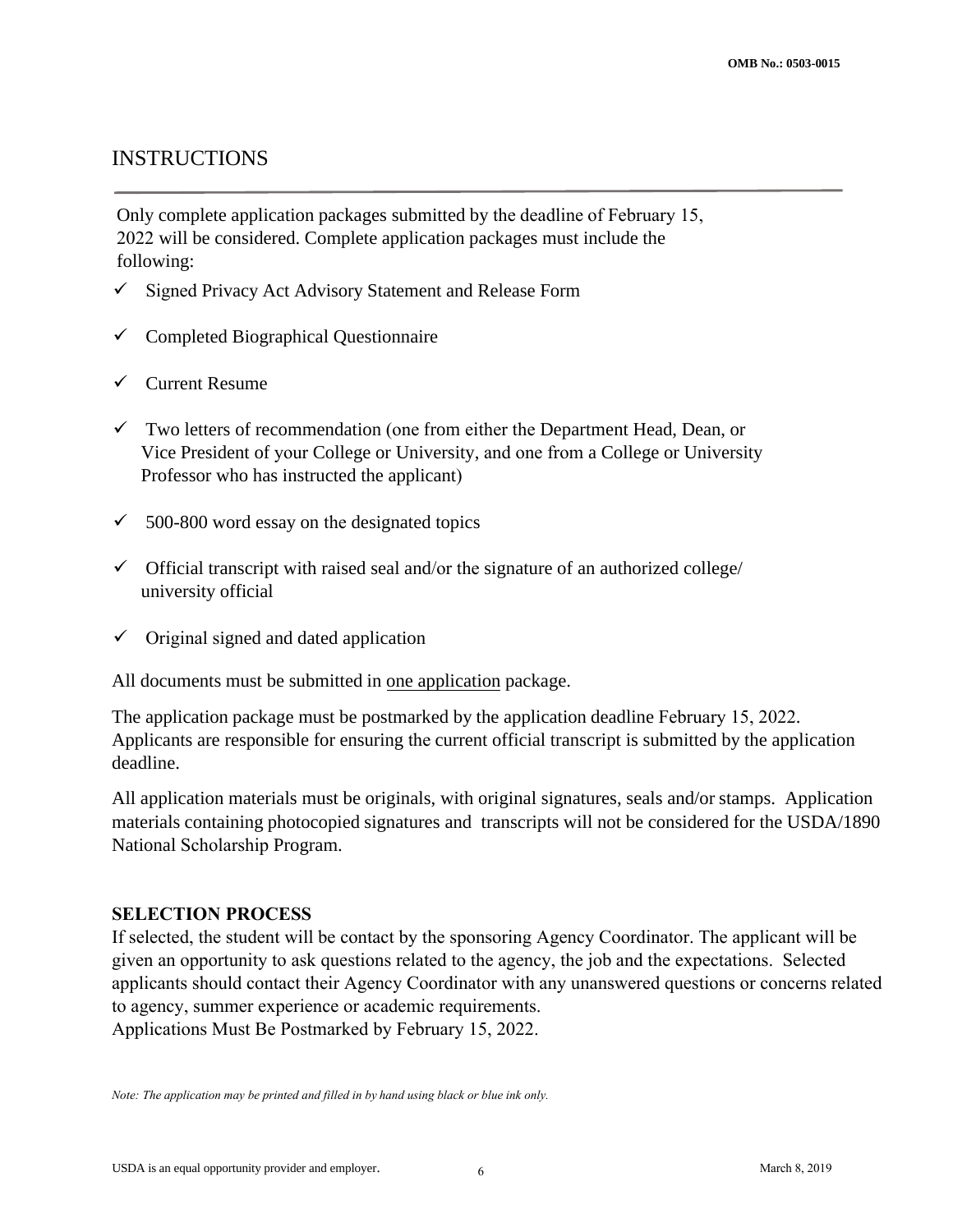## PRIVACY ACT ADVISORY STATEMENT

The Privacy Act of 1974 (P.L. 93-579) requires that you be given certain information in connection with this request for information. Accordingly, pursuant to the requirements for this Act, please be advised:

- 1. Furnishing this information requested is voluntary.
- 2. The data will be used for selection of USDA/1890 National Scholars, printing of certificates and related activities.
- Archives and Records Administration under Office of Management and Budget 3. The data is maintained in a privacy act system of records as defined by National (OMB).
- 4. Failure to complete the form will mean that you cannot be included among those candidates being considered for designation as a USDA/1890 National Program.

## Affirmation of Candidacy and Authorization for Release of Information and/or Photographs

I, understand that I am a candidate for the honor of USDA/1890 National Scholar, and have read the Privacy Act Advisory Statement, and affirm my wish to be considered. In the event I am named a Scholar, permission is hereby given for the release of materials submitted by me for the use of the U.S. Department of Agriculture and the 1890 Land-Grant Universities as deemed appropriate for purposes of the USDA/1890 National Program.

 Department of Agriculture in connection with the Program. I am (check one) willing I further consent to the release of photographs that may be taken of me, by or for the U.S. unwilling  $\Box$  to appear on radio and/or television if such arrangements are made by the U.S. Department of Agriculture in connection with the USDA/1890 National Program.

| Printed name: | Signature: |
|---------------|------------|
|---------------|------------|

Date signed: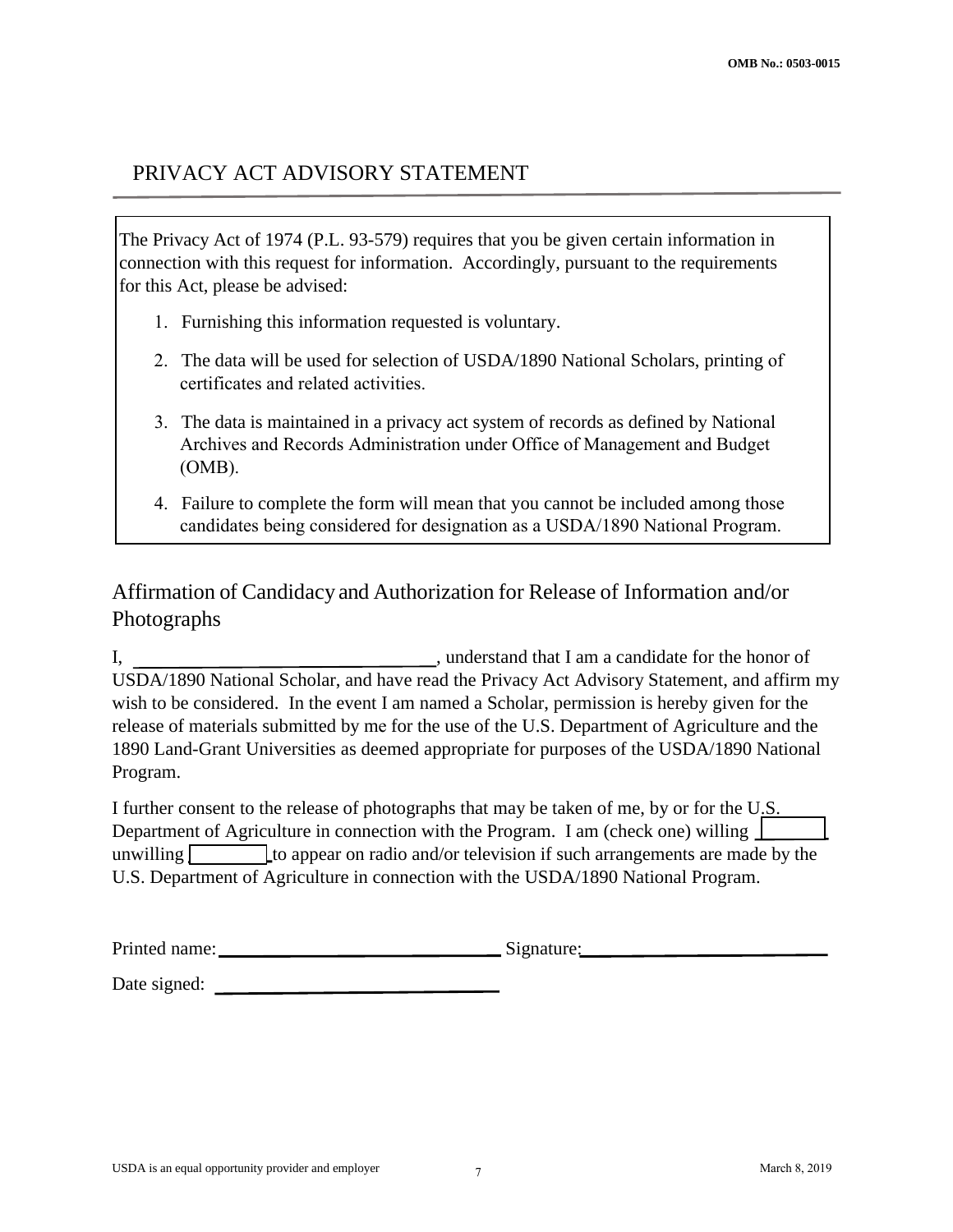#### Candidate's Biographical Questionnaire

The questions that follow are designed to collect information about your background, your interests, and your plans. Your answers to these questions will be used only in connection with your application for this scholarship program and will be divulged only to qualified persons who must see them in the course of their duties.

A. Biographical Information

Legal Name (Please print in full):

|                                                                                                                                                                                                                                                          | Last                   | First        | Middle |  |
|----------------------------------------------------------------------------------------------------------------------------------------------------------------------------------------------------------------------------------------------------------|------------------------|--------------|--------|--|
| Sex: F<br>M                                                                                                                                                                                                                                              |                        |              |        |  |
| Permanent Address:                                                                                                                                                                                                                                       |                        |              |        |  |
| <b>Street</b>                                                                                                                                                                                                                                            | city/town              | State        | Zip    |  |
| Telephone Numbers:                                                                                                                                                                                                                                       |                        |              |        |  |
| Home: $\qquad \qquad$                                                                                                                                                                                                                                    |                        |              |        |  |
| Cell:<br><u> Alexandria de la contenta de la con</u>                                                                                                                                                                                                     |                        |              |        |  |
| Age:<br><u> 1989 - Johann Barbara, martin a</u>                                                                                                                                                                                                          |                        |              |        |  |
| Are you a U.S. Citizen?<br>Email Address: The Communication of the Communication of the Communication of the Communication of the Communication of the Communication of the Communication of the Communication of the Communication of the Communication | Yes<br>No <sub>1</sub> |              |        |  |
| <b>B.</b> Education<br>1. Name of College/University currently attending: _____________________________                                                                                                                                                  |                        |              |        |  |
| Address:                                                                                                                                                                                                                                                 |                        |              |        |  |
| <b>Street</b>                                                                                                                                                                                                                                            | City/Town              | <b>State</b> | Zip    |  |
| GPA: (on a 4.0 unweighted scale): $\qquad \qquad$                                                                                                                                                                                                        |                        |              |        |  |

*Note: Grade point average should match supporting documentation submitted with the application. Only applicants meeting minimum GPA criteria will be considered for the USDA/1890 National Program scholarship. Do not submit an application if you do not meet this criteria.*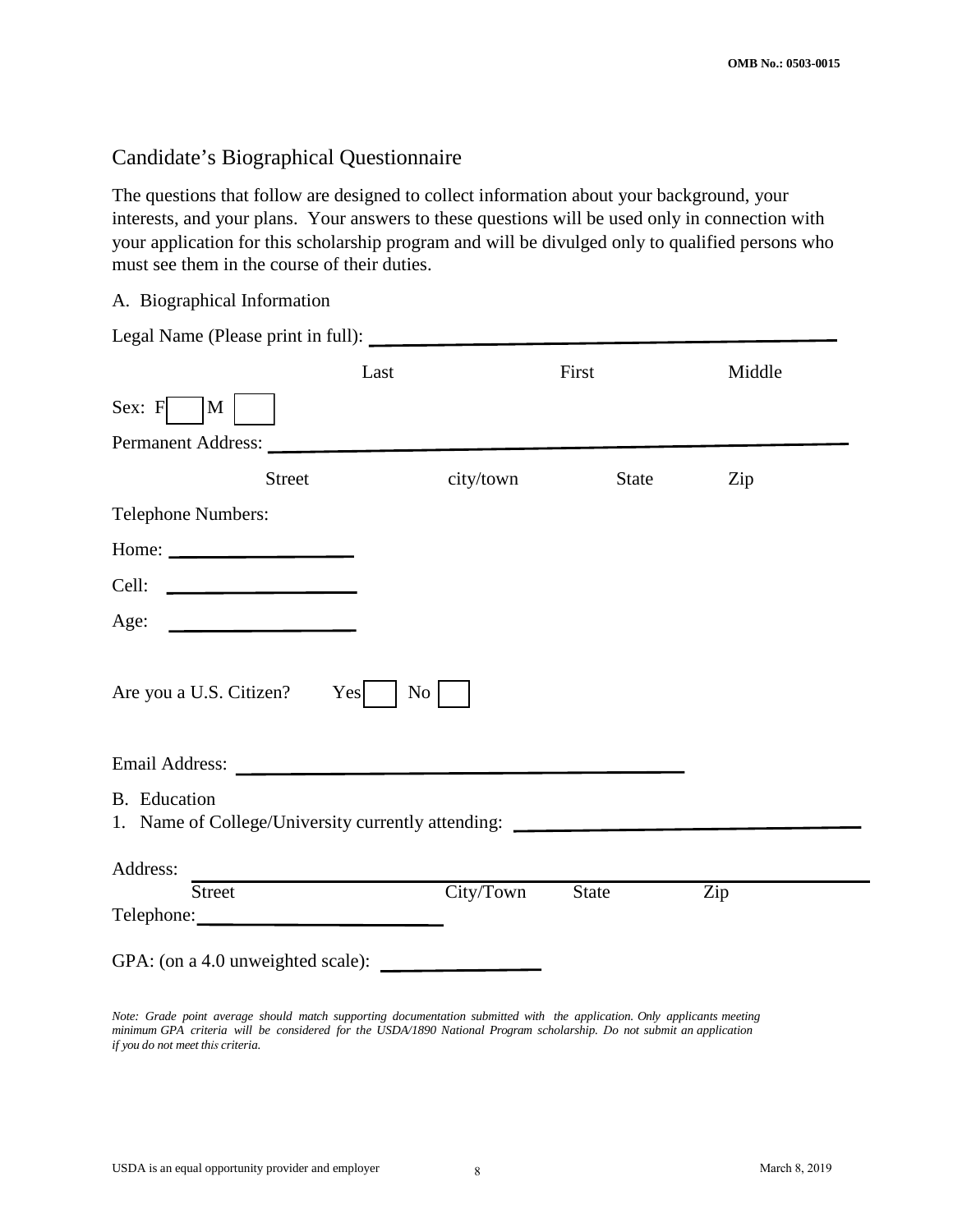2. List any other schools that you attended in the last 4 years. List the schools in order of attendance, with the one you attended most recently listed first.

| Name Of School | Address | Attendance<br>Dates |
|----------------|---------|---------------------|
|                |         |                     |
|                |         |                     |
|                |         |                     |
|                |         |                     |
|                |         |                     |
|                |         |                     |
|                |         |                     |

3. Name(s) of the 1890 Land-Grant University (or Universities) you are attending or to which you are applying. If accepted at multiple 1890 Land-Grant Universities, please list in order of preference (i.e. 1=Most Preferred, 3=Least

Preferred) *Note: applicants applying to more than one 1890 Land-Grant University must submit separate USDA/1890 national Scholars applications for each University.* 

- 1.
- 2.
- 3.
- 4. What course of study (declared major) will you pursue?

1st choice:

2nd choice:

#### Other Related Discipline/Unlisted Major (please identify):

*Note: All academic disciplines may not be available at every 1890 Land-Grant University. Check the University's academic offerings before applying for the scholarship.*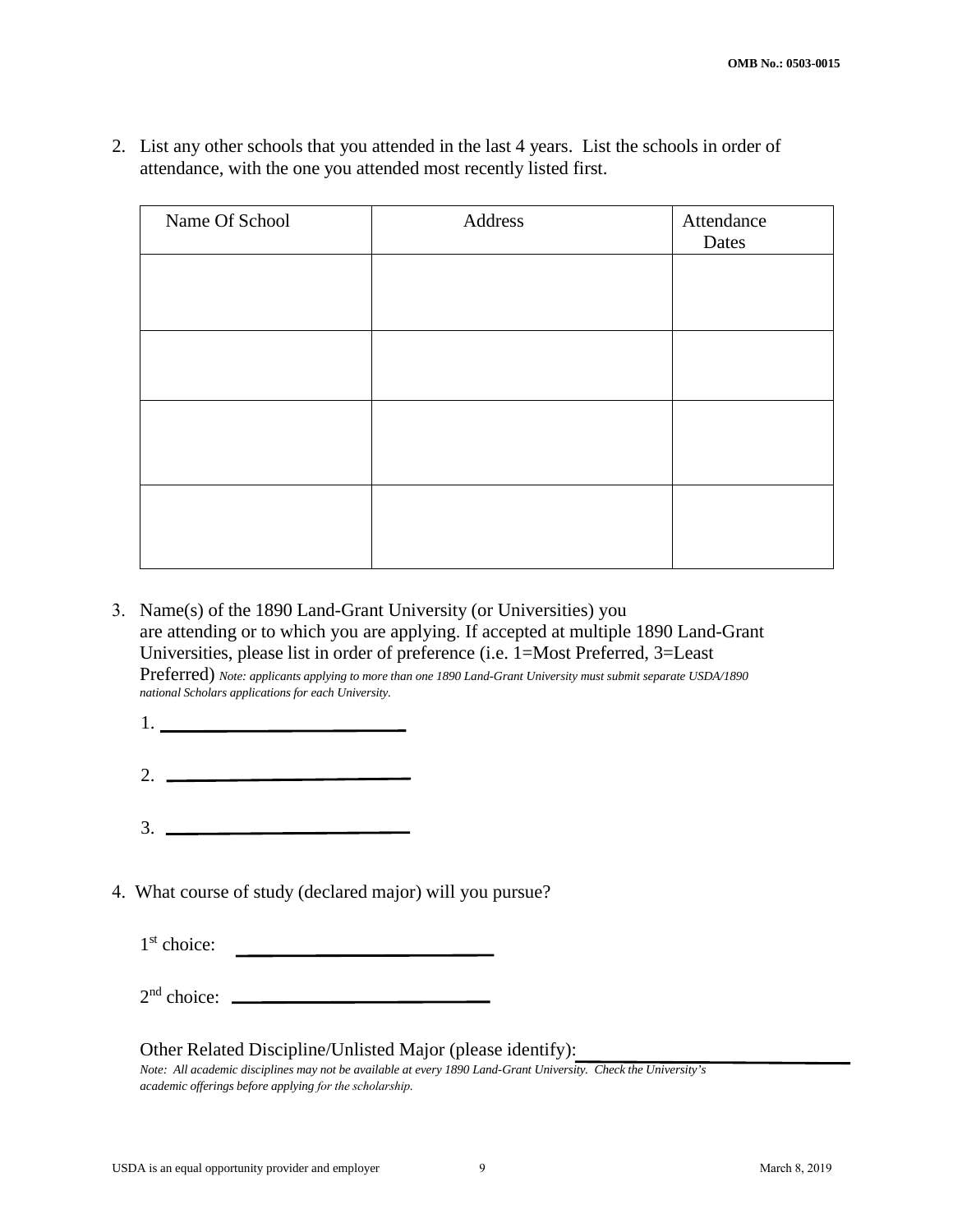|                                     |            | 5. Have you made career decisions related to agriculture, food sciences, natural resource |
|-------------------------------------|------------|-------------------------------------------------------------------------------------------|
| sciences or related disciplines Yes | $\vert$ No | (if yes, please explain)                                                                  |
| below)                              |            |                                                                                           |
|                                     |            |                                                                                           |

#### C. Extracurricular Activities

 List volunteer services and jobs you have held in the past 4 years (*be concise and limit your responses to the space provided*) including summer employment

| Activity | Participation<br>Dates | Title/Position held | Awards (include monetary,<br>plaques, or letters of commendation<br>or appreciation) |
|----------|------------------------|---------------------|--------------------------------------------------------------------------------------|
|          |                        |                     |                                                                                      |
|          |                        |                     |                                                                                      |
|          |                        |                     |                                                                                      |
|          |                        |                     |                                                                                      |
|          |                        |                     |                                                                                      |
|          |                        |                     |                                                                                      |
|          |                        |                     |                                                                                      |
|          |                        |                     |                                                                                      |
|          |                        |                     |                                                                                      |
|          |                        |                     |                                                                                      |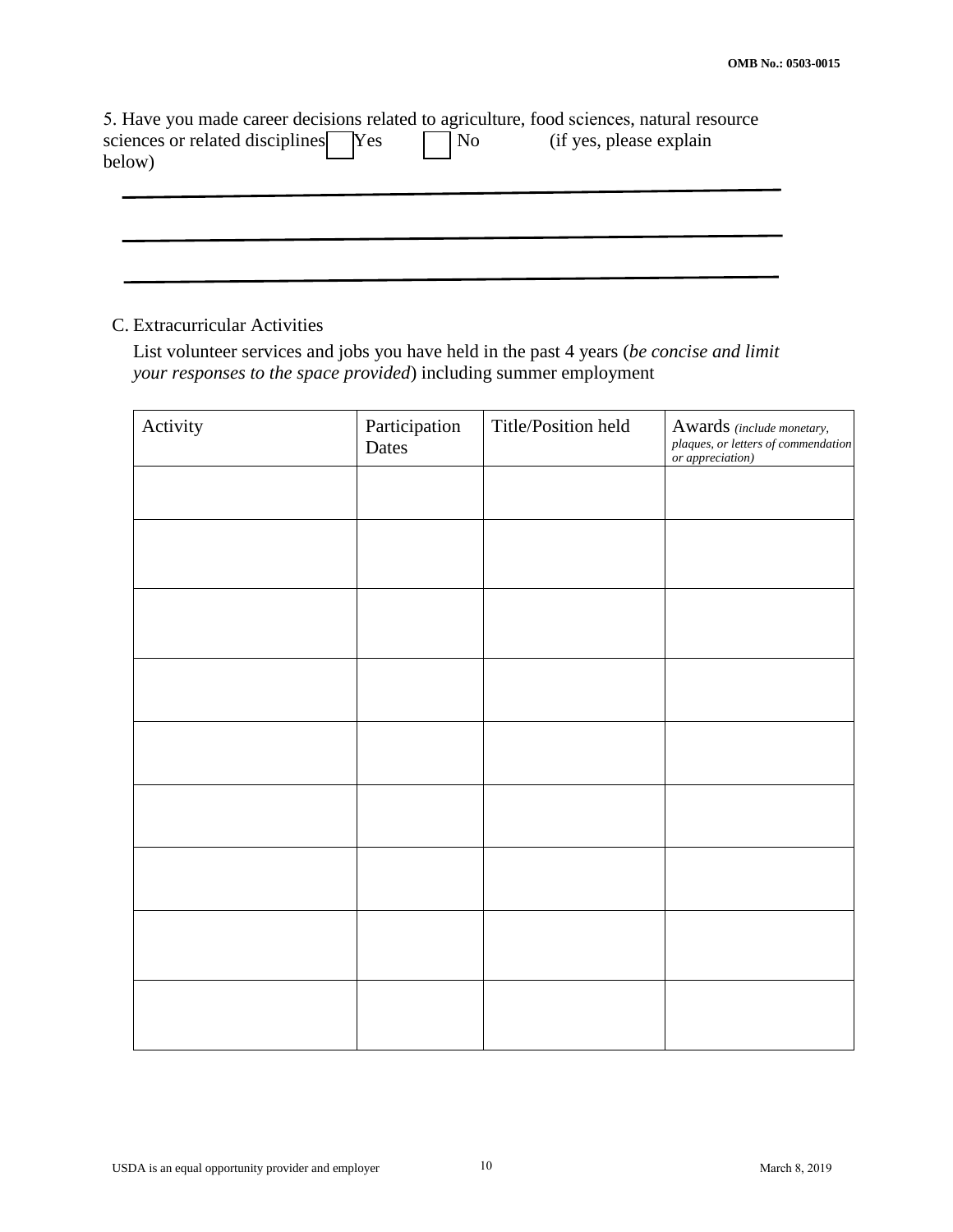D. Essay: Submit a 500-800 word essay describing: 1) your interest in working for USDA, 2) how you envision the scholarship will impact you and your future as a public servant, and your experience and perceptions about agriculture, food sciences, and natural resource sciences. *Note: You may provide your essay below or you may attach a type-written copy of your essay to the application.*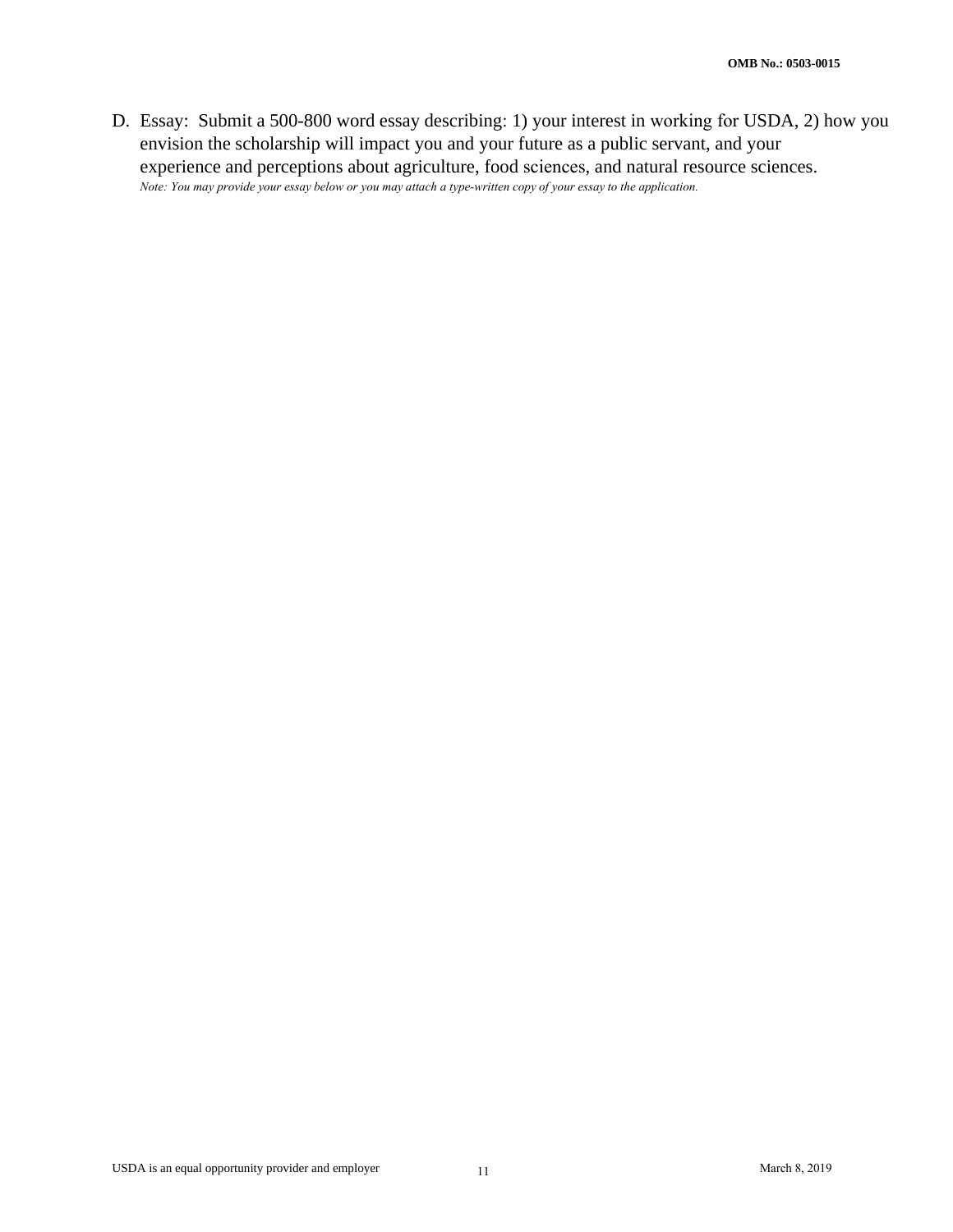#### Signatory Page

Final Note: Review this form to make sure you have answered all questions completely.

Proofread, spell-check and edit your responses for completeness.

#### Certification

I certify that I completed this application and that all statements are true and accurate to the best of my knowledge. I understand that a false statement could eliminate me from consideration for this scholarship.

Print Your Legal Name

**Signature** 

Date Signed

Note: This form must be postmarked for return to each 1890 Land-Grant University of your choice no later than **February 15, 2022.**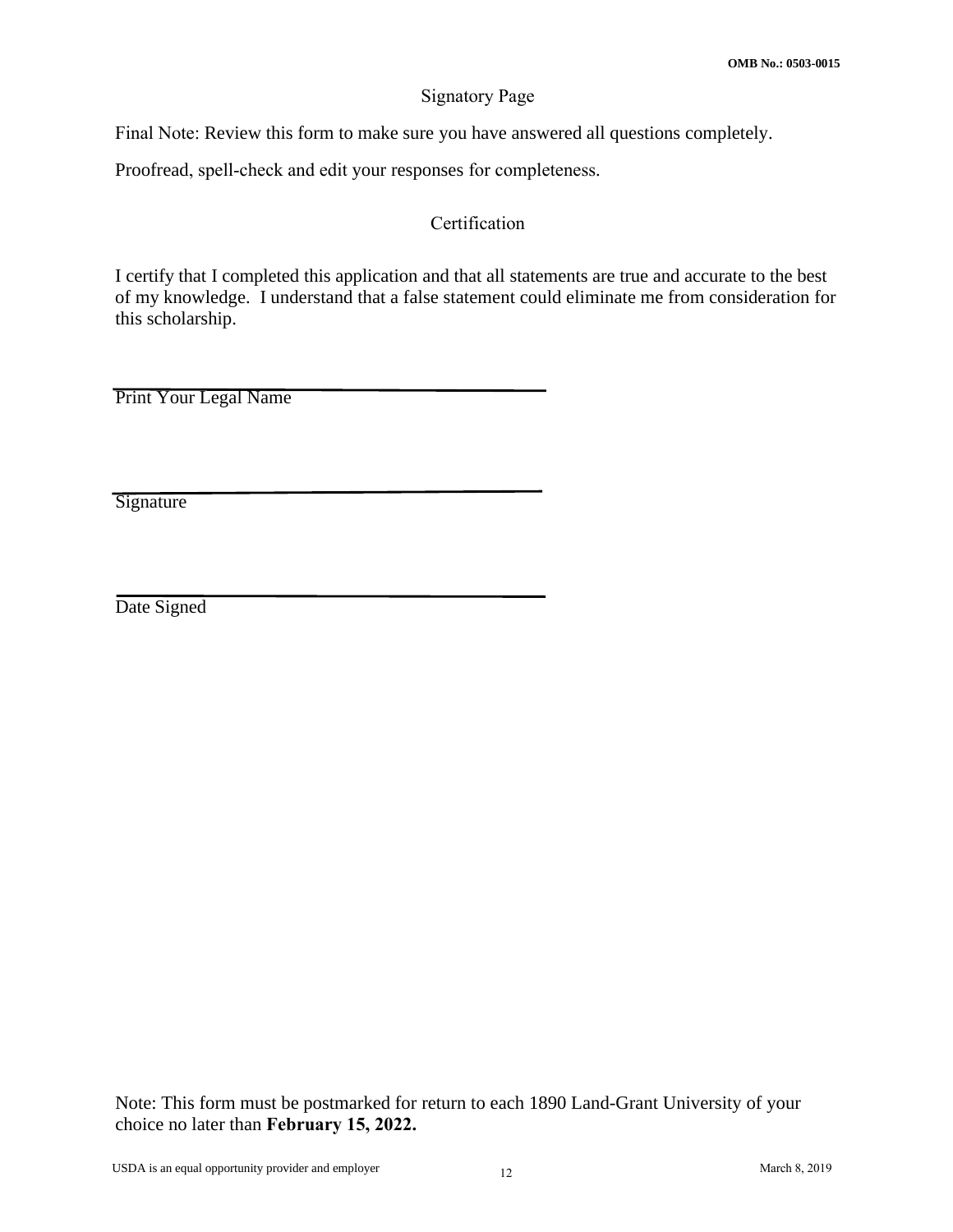#### APPLICATION CHECKLIST

| 1. | I have read and understand the eligibility requirements, and meet all eligibility<br>criteria.                                                                                                                                                                                                |  |
|----|-----------------------------------------------------------------------------------------------------------------------------------------------------------------------------------------------------------------------------------------------------------------------------------------------|--|
| 2. | I am submitting an original application and transcript to each 1890 University<br>of interest (see mailing addresses on page 15 of this application).                                                                                                                                         |  |
|    | 3. I have applied for admission or am currently enrolled at each 1890 Historically<br>Black Land-Grant University of interest.                                                                                                                                                                |  |
|    | 4. I have read and completed the Candidate's Biographical Information section.                                                                                                                                                                                                                |  |
|    | 5. If have enclosed two letters of recommendation from the following:<br>1. Department Head, Dean of College, or one of the University Vice<br>Presidents<br>2. College Professor who has served as an instructor in one of my courses                                                        |  |
|    | 6. I have enclosed a 500-800 word essay describing:<br>1. My interest in working for USDA,<br>2. How I envision the scholarship will impact me and my future as a public<br>servant,<br>3. My experiences and perceptions about agriculture, food sciences, and<br>natural resource sciences. |  |
| 7. | I have signed and dated the application (original signature only).                                                                                                                                                                                                                            |  |
|    | 8. I understand that the application package must be postmarked no<br>later than <b>midnight February 15,</b> 2022 for consideration for the<br>USDA/1890 National Program.                                                                                                                   |  |

## Voluntary Marketing Survey

#### How did you hear about the USDA/1890 National Program?)

| Check (all<br>that apply) | Event                         | Location |
|---------------------------|-------------------------------|----------|
|                           | College $Fair(s)$             |          |
|                           | Academic/Financial<br>Advisor |          |
|                           | Professor                     |          |
|                           | Direct Mail/ Email            |          |
|                           | <b>USDA</b> Employee          |          |
|                           | Place of worship              |          |
|                           | Other(please specifiy)        |          |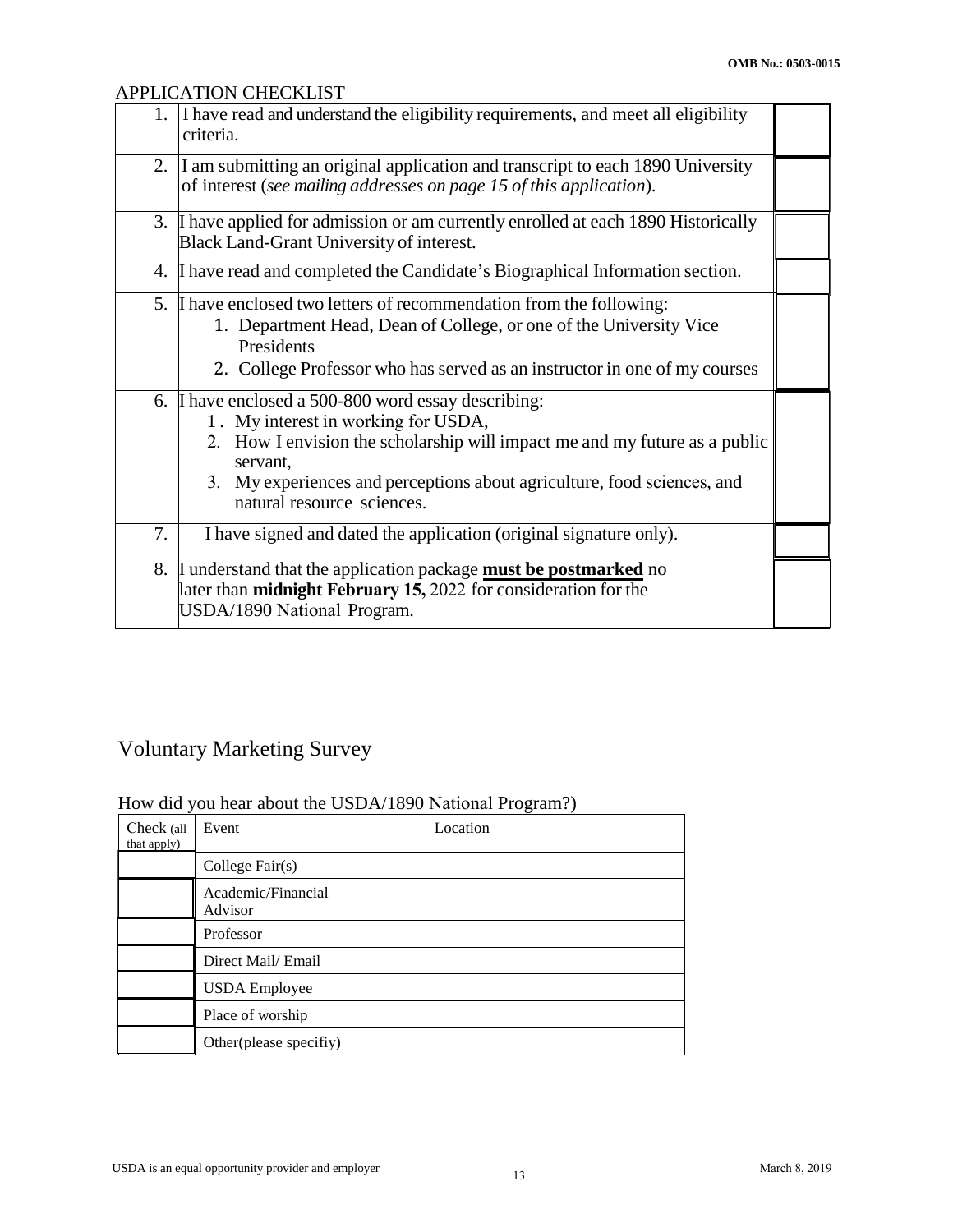## 1890 Land-Grant Universities Liaison Directory

 Normal, AL 35762 Attn: USDA/1890 Program Liaison Alabama A&M University Post Office Box 1087 (202) 570-3926

Attn: USDA/1890 Program Liaison Alcorn State University P.O. Box 314 Lorman, MS 39096 (202) 596-0478

 Attn: USDA/1890 Program Liaison Central State University 1400 Brush Row Road McLin Building, Room 210 Wilberforce, OH 45384 (202) 596-0140

 Attn: USDA/1890 Program Liaison Delaware State University CARS Ag Annex, Room 108F 1200 North Dupont Highway Dover, DE 1991 (202) 308-7687

 1740 South Martin L. King Jr., Boulevard Attn: USDA/1890 Program Liaison Florida A&M University Room 217, S. Perry-Paige Building Tallahassee, FL 32307-4100 (202) 596-4605

 Attn: USDA/1890 Program Liaison Fort Valley State University 1005 State University Drive Fort Valley, GA 31030 Pettigrew Center, Room 244 (202) 253-4218

 400 East Main Street, Room 221 Frankfort, KY 40601 Attn: USDA/1890 Program Liaison Kentucky State University Cooperative Extension Facility, (202) 570-5202

 100 Success Drive, Room V115 Langston, OK 73050 Attn: USDA/1890 Program Liaison Langston University School of Agriculture and Applied Sciences (202) 536-6441

 818 Lee Drive Jefferson City, MO 65101 Attn: USDA/1890 Program Liaison Lincoln University 108 Bennett Hall (202) 302-4712

 Attn: USDA/1890 Program Liaison 107 B.C. Webb Hall North Carolina A&T University 1601 East Market Street Greensboro, NC 27411 (202) 281-8214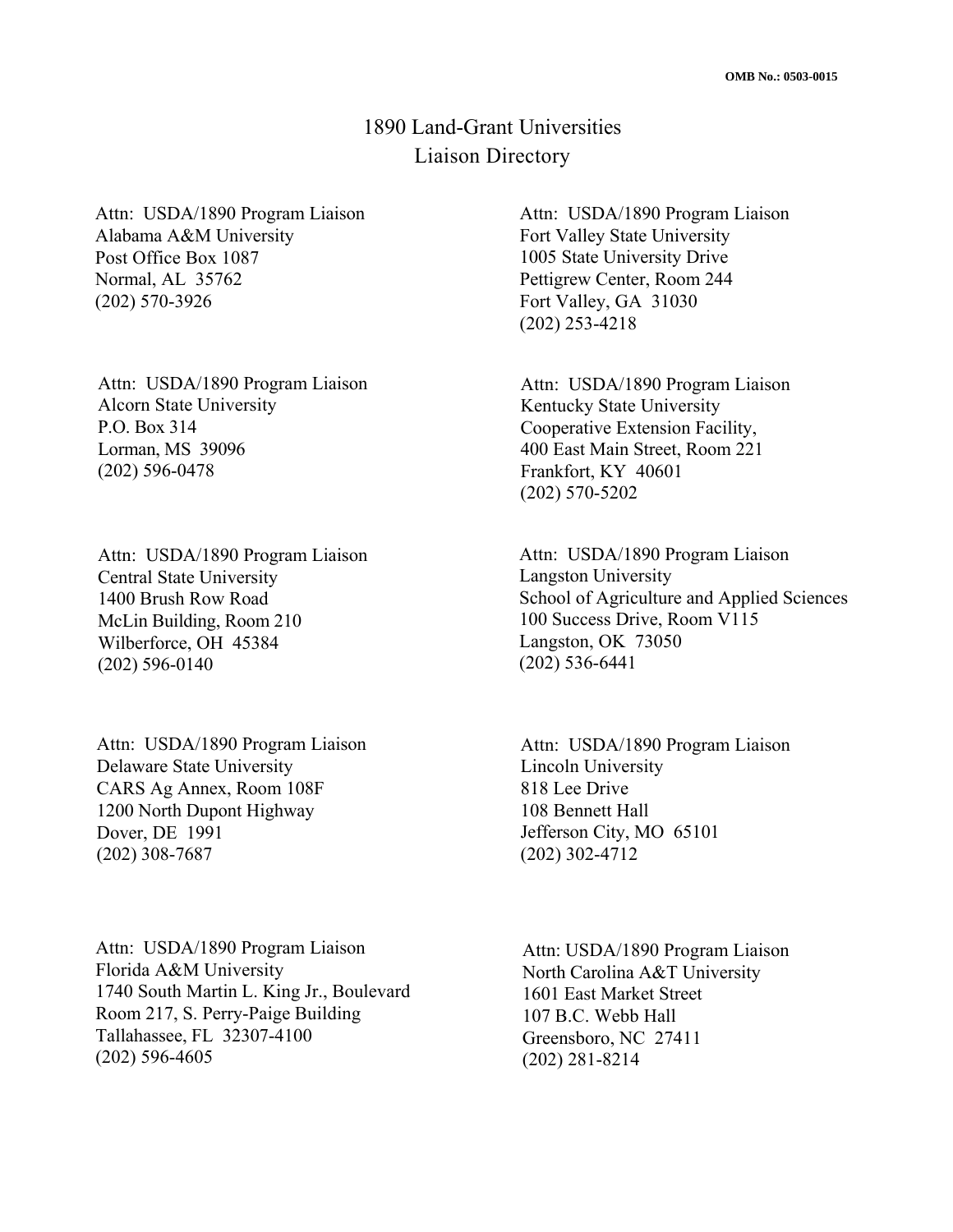Attn: USDA/1890 Program Liaison Prairie View A&M University Prairie View, TX 77446 Agriculture and Business Building, Room 402 P. O. Box 2736 (202) 302-4712

 Attn: USDA/1890 Program Liaison South Carolina State University P.O. Box 7246 300 College Avenue, N.E. Orangeburg, SC 29117 (202) 596-4442

 Fisher Hall, Room 102 Baton Rouge, LA 70813 Attn: USDA/1890 Program Liaison Southern University and A&M College (202) 302-7255

 Attn: USDA/1890 Program Liaison Tennessee State University 3500 John Merritt Boulevard P.O. Box 9629 Nashville, TN 37209-1561 Ag Science Dept., Room 20 (202) 596-0226

 Attn: USDA/1890 Program Liaison College of Agriculture, Environmental Tuskegee University and Nutritional Sciences Campbell Hall, Room 103 Tuskegee, AL 36088 (202) 306-9884

 Attn: USDA/1890 Program Liaison University of Arkansas Pine Bluff 1200 North University Drive Pine Bluff, AR 71611-2799 Mail Slot: 4806 (202) 510-5301

 University of Maryland Eastern Shore Princess Anne, MD 21853 Attn: USDA/1890 Program Liaison 30665 Student Services Center Lane Trigg Hall, Room 1137 (202) 306-7368

 Attn: USDA/1890 Program Liaison Virginia State University L. Douglas Wilder Building, Room 202C Petersburg, VA 23806 P.O. Box 9081 1 Hayden Drive (202) 596-4442

 Attn: USDA/1890 Program Liaison West Virginia State University 100 Curtis House P.O. Box 1000 Institute, WV 25112-1000 (202) 302-7255